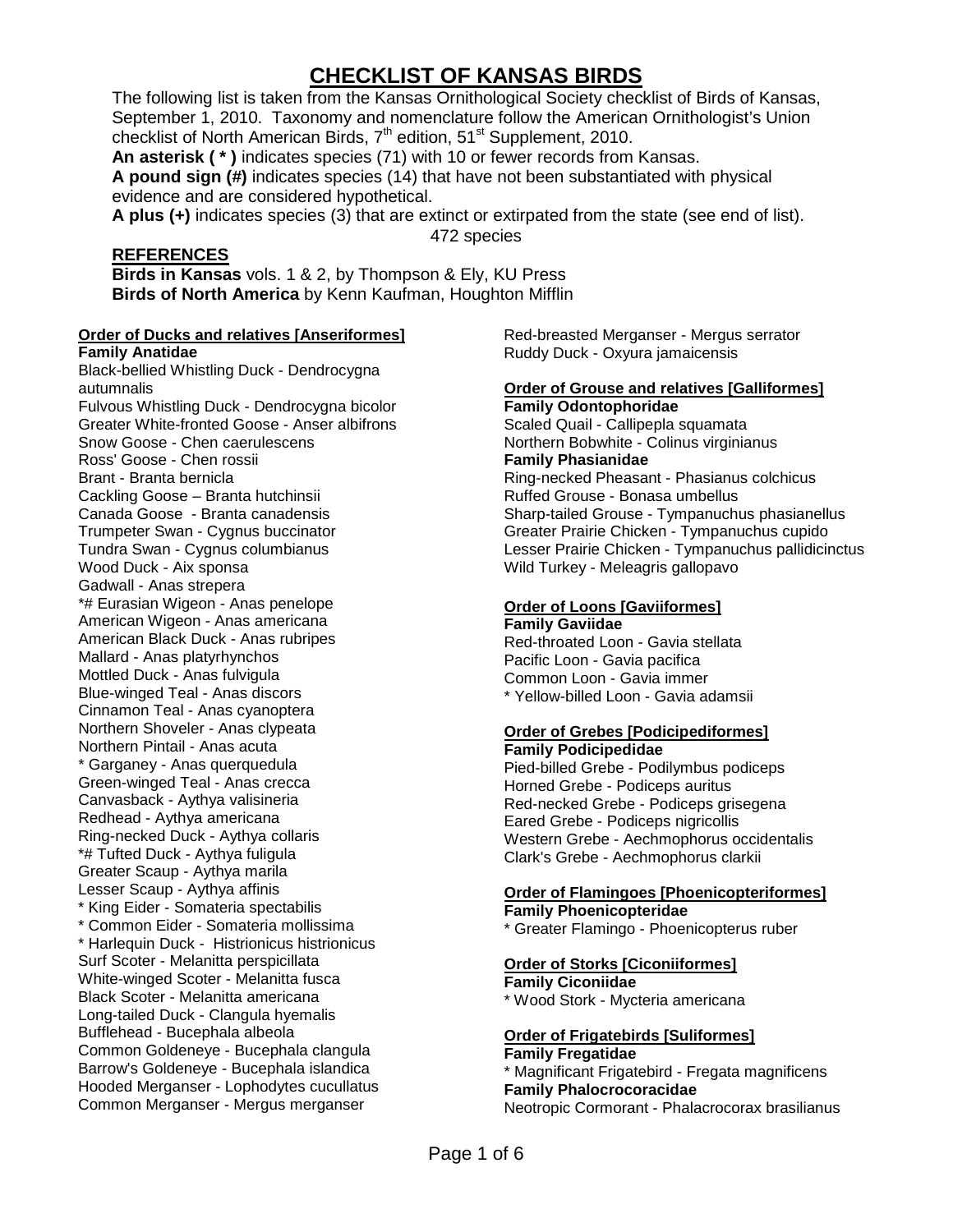Double-crested Cormorant - Phalocrocorax auritus **Family Anhingidae** Anhinga - Anhinga anhinga

## **Order of Pelicans and allies [Pelicaniformes]**

**Family Pelecanidae** American White Pelican - Pelecanus erythrorhynchos Brown Pelican - Pelecanus occidentalis **Family Ardeidae** American Bittern - Botaurus lentiginosus Least Bittern - Ixobrynchus exilis Great Blue Heron - Ardea herodias Great Egret - Ardea alba Snowy Egret - Egretta thula Little Blue Heron - Egretta caerulea Tricolored Heron - Egretta tricolor \* Reddish Egret – Egretta rufescens Cattle Egret - Bubulcus ibis Green Heron - Butorides virescens Black-crowned Night Heron - Nycticorax nycticorax Yellow-crowned Night Heron - Nyctanassa violacea **Family Threskiornithidae** White Ibis - Eudocimus albus Glossy Ibis - Plegadis falcinellus White-faced Ibis - Plegadis chihi

\* Roseate Spoonbill - Platalea ajaja

#### **Order of Hawks and relatives [Accipitriformes]**

**Family Cathartidae** Black Vulture - Coragyps atratus Turkey Vulture - Cathartes aura **Family Pandionidae** Osprey - Pandion haliaetus **Family Accipitridae** Swallow-tailed Kite - Elanoides forficatus \* White-tailed Kite - Elanus leucuus Mississippi Kite - Ictinia mississippiensis Bald Eagle - Haliaeetus leucocephalus Northern Harrier - Circus cyaneus Sharp-shinned Hawk - Accipiter striatus Cooper's Hawk - Accipiter cooperii Northern Goshawk - Accipiter gentilis \* Harris' Hawk - Parabuteo unicinctus Red-shouldered Hawk - Buteo lineatus Broad-winged Hawk - Buteo platypterus \* Gray Hawk - Buteo nitida Swainson's Hawk - Buteo swainsoni Red-tailed Hawk - Buteo jamaicensis Ferruginous Hawk - Buteo regalis Rough-legged Hawk - Buteo lagopus Golden Eagle - Aquila chrysaetos

#### **Order of Falcons (Falconiformes) Family Falconidae**

American Kestrel - Falco sparverius Merlin - Falco columbarius \* Gyrfalcon - Falco rusticolus Peregrine Falcon - Falco peregrinus Prairie Falcon - Falco mexicanus

#### **Order of Cranes and relatives [Gruiformes] Family Rallidae**

Yellow Rail - Coturnicops noveboracensis Black Rail - Laterallus jamaicensis King Rail - Rallus elegans Virginia Rail - Rallus limicola Sora - Porzana carolina Purple Gallinule - Porphyrio martinica Common Moorhen - Gallinula chloropus American Coot - Fulica americana **Family Gruidae** Sandhill Crane - Grus canadensis \* Common Crane – Grus grus

Whooping Crane - Grus americana

#### **Order of Sandpipers and relatives [Charadriiformes] Family Charadriidae**

Black-bellied Plover - Pluvialis squatarola American Golden-Plover - Pluvialis dominica Snowy Plover - Charadrius alexandrinus \*# Wilson's Plover - Charadrius wilsonia Semipalmated Plover - Charadrius semipalmatus Piping Plover - Charadrius melodus Killdeer - Charadrius vociferus Mountain Plover - Charadrius montanus **Family Recurvirostridae** Black-necked Stilt - Himantopus mexicanus American Avocet - Recurvirostra americana **Family Scolopacidae** Spotted Sandpiper - Actitis macularius Solitary Sandpiper - Tringa solitaria \* Spotted Redshank - Tringa erythropus Greater Yellowlegs - Tringa melanoleuca Willet - Tringa semipalmata Lesser Yellowlegs - Tringa flavipes Upland Sandpiper - Bartramia longicauda Eskimo Curlew - Numenius borealis Whimbrel - Numenius phaeopus Long-billed Curlew - Numenius americanus Hudsonian Godwit - Limosa haemastica Marbled Godwit - Limosa fedoa Ruddy Turnstone - Arenaria interpres Red Knot - Calidris canutus Sanderling - Calidris alba Semipalmated Sandpiper - Calidris pusilla Western Sandpiper - Calidris mauri Least Sandpiper - Calidris minutilla White-rumped Sandpiper - Calidris fuscicollis Baird's Sandpiper - Calidris bairdii Pectoral Sandpiper - Calidris melanotos Dunlin - Calidris alpina \* Curlew Sandpiper - Calidris ferruginea Stilt Sandpiper - Calidris himantopus Buff-breasted Sandpiper - Tryngites subruficollis \* Ruff - Philomachus pugnax Short-billed Dowitcher - Limnodromus griseus Long-billed Dowitcher - Limnodromus scolopaceus Wilson's Snipe - Gallinago delictata American Woodcock - Scolopax minor Wilson's Phalarope - Phalaropus tricolor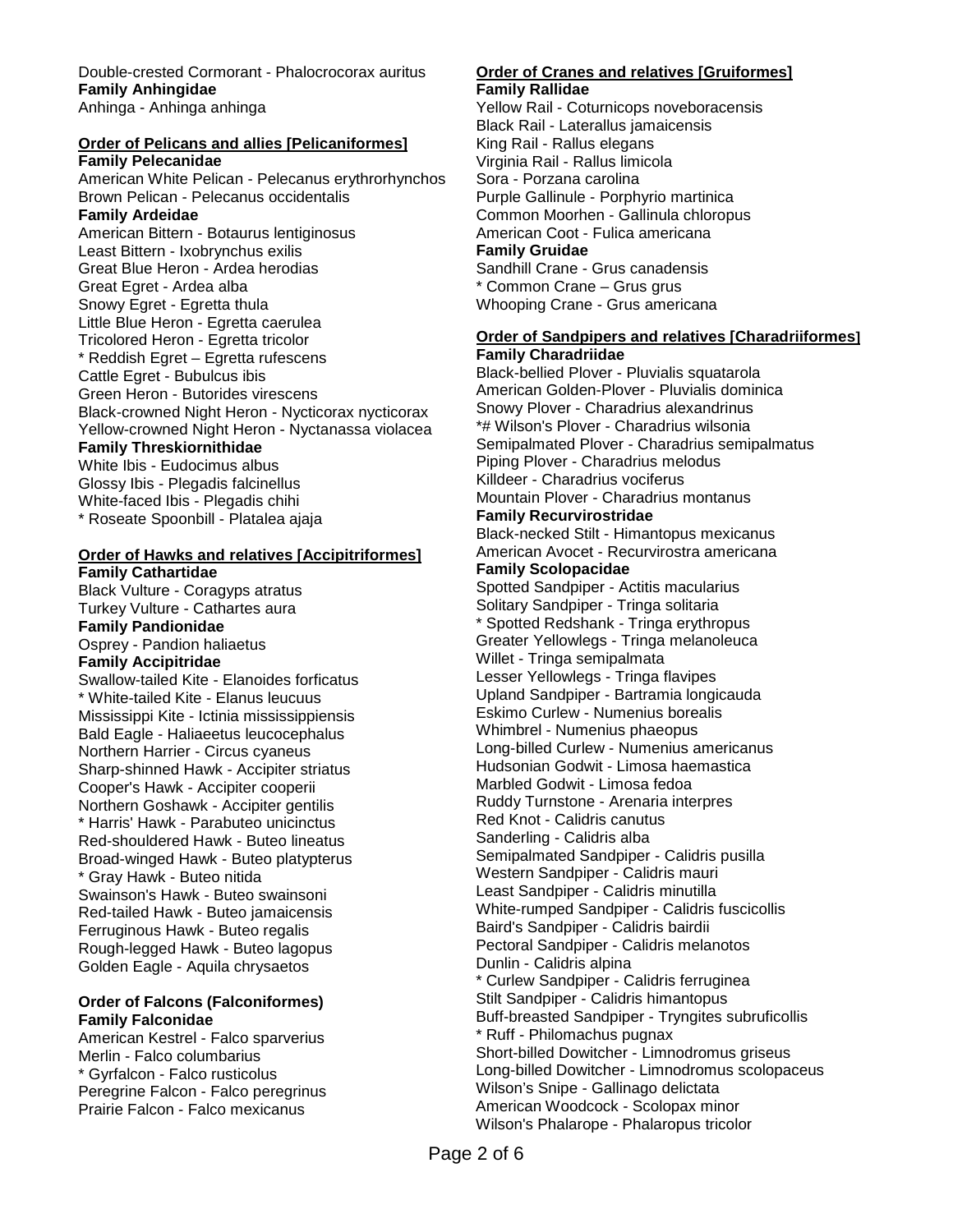Red-necked Phalarope - Phalaropus lobatus Red Phalarope - Phalaropus fulicarius **Family Laridae** Black-legged Kittiwake - Rissa tridactyla Sabine's Gull - Xema sabini Bonaparte's Gull - Chroicocephalus philadelphia \* Black-headed Gull - Chroicocephalus ridibundus Little Gull - Hydrocoloeus minutus \* Ross's Gull – Rhodostethia rosea Laughing Gull – Leucophaeus atricilla Franklin's Gull - Leucophaeus pipixcan Mew Gull - Larus canus Ring-billed Gull - Larus delawarensis California Gull - Larus californicus Herring Gull - Larus argentatus Thayer's Gull - Larus thayeri \* Iceland Gull - Larus glaucoides Lesser Black-backed Gull - Larus fuscus \*# Glaucous-winged Gull - Larus glaucescens Glaucous Gull - Larus hyperboreus Great Black-backed Gull - Larus marinus Least Tern - Sternula antillarum \* Gull-billed Tern - Gelochelidon nilotica Caspian Tern - Hydroprogne caspia Black Tern - Chlidonias niger Common Tern - Sterna hirundo \*# Arctic Tern - Sterna paradisaea Forster's Tern - Sterna forsteri \* Black Skimmer - Rynchops niger **Family Stercorariidae**

 \* Pomarine Jaeger - Stercorarius pomarinus Parasitic Jaeger - Stercorarius parasiticus \* Long-tailed Jaeger - Stercorarius longicaudus **Family Alcidae**

\*# Long-billed Murrelet - Brachyramphus perdix

### **Order of Pigeons and Doves [Columbiformes] Family Columbidae**

Rock Pigeon - Columba livia \* Band-tailed Pigeon - Patagioenas fasciata European Collared-Dove - Streptopelia decaocto White-winged Dove - Zenaida asiatica Mourning Dove - Zenaida macroura Inca Dove - Columbina inca Common Ground-Dove - Columbina passerina

#### **Order of Cuckoos and allies [Cuculiformes] Family Cuculidae**

Yellow-billed Cuckoo - Coccyzus americanus Black-billed Cuckoo - Coccyzus erythropthalmus Greater Roadrunner - Geococcyx californianus Groove-billed Ani - Crotophaga sulcirostris

#### **Order of Owls [Strigiformes]**

**Family Tytonidae** Barn-Owl - Tyto alba **Family Strigidae**

\*# Flammulated Owl – Otus flammeolus \* Western Screech-Owl - Megascops kennicottii Eastern Screech-Owl - Megascops asio

Great Horned Owl - Bubo virginianus Snowy Owl - Bubo scandiacus Burrowing Owl - Athene cunicularia Barred Owl - Strix varia Long-eared Owl - Asio otus Short-eared Owl - Asio flammeus Northern Saw-whet Owl - Aegolius acadicus

### **Order of Nighthawks and allies [Caprimulgiformes] Family Caprimulgidae**

\*# Lesser Nighthawk – Chordeiles acutipennis Common Nighthawk - Chordeiles minor Common Poorwill - Phalaenoptilus nuttallii Chuck-will's-widow - Caprimulgus carolinensis Whip-poor-will - Caprimulgus vociferus

#### **Order of Swifts and Hummingbirds [Apodiformes] Family Apodidae**

Chimney Swift - Chaetura pelagica \* White-throated Swift - Aeronautes saxatalis **Family Trochilidae**

- \* Broad-billed Hummingbird Cynanthus latirostris \* Magnificent Hummingbird - Eugenes fulgens Ruby-throated Hummingbird - Archilochus colubris Black-chinned Hummingbird - Archilochus alexandri
- \* Anna's Hummingbird Calypte anna
- \* Costa's Hummingbird Calypte costae Calliope Hummingbird - Stellula calliope Broad-tailed Hummingbird - Selasphorus platycercus Rufous Hummingbird - Selasphorus rufus \* Allen's Hummingbird - Selasphorus sasin

## **Order of Kingfishers [Coraciiformes]**

**Family Alcedinidae** Belted Kingfisher - Ceryle alcyon

## **Order of Woodpeckers [Piciformes]**

#### **Family Picidae**

Lewis' Woodpecker - Melanerpes lewis Red-headed Woodpecker - Melanerpes erythrocephalus Red-bellied Woodpecker - Melanerpes carolinus \* Williamson's Sapsucker - Sphyrapicus thyroideus Yellow-bellied Sapsucker - Sphyrapicus varius Red-naped Sapsucker - Sphyrapicus nuchalis Ladder-backed Woodpecker - Picoides scalaris Downy Woodpecker - Picoides pubescens Hairy Woodpecker - Picoides villosus \* American Three-toed Woodpecker – Picoides dorsalis Northern Flicker - Colaptes auratus Pileated Woodpecker - Dryocopus pileatus

#### **Order of Songbirds [Passeriformes] Family Tyrannidae**

Olive-sided Flycatcher - Contopus cooperi Western Wood-Pewee - Contopus sordidulus Eastern Wood-Pewee - Contopus virens Yellow-bellied Flycatcher - Empidonax flaviventris Acadian Flycatcher - Empidonax virescens Alder Flycatcher - Empidonax alnorum Willow Flycatcher - Empidonax traillii Least Flycatcher - Empidonax minimus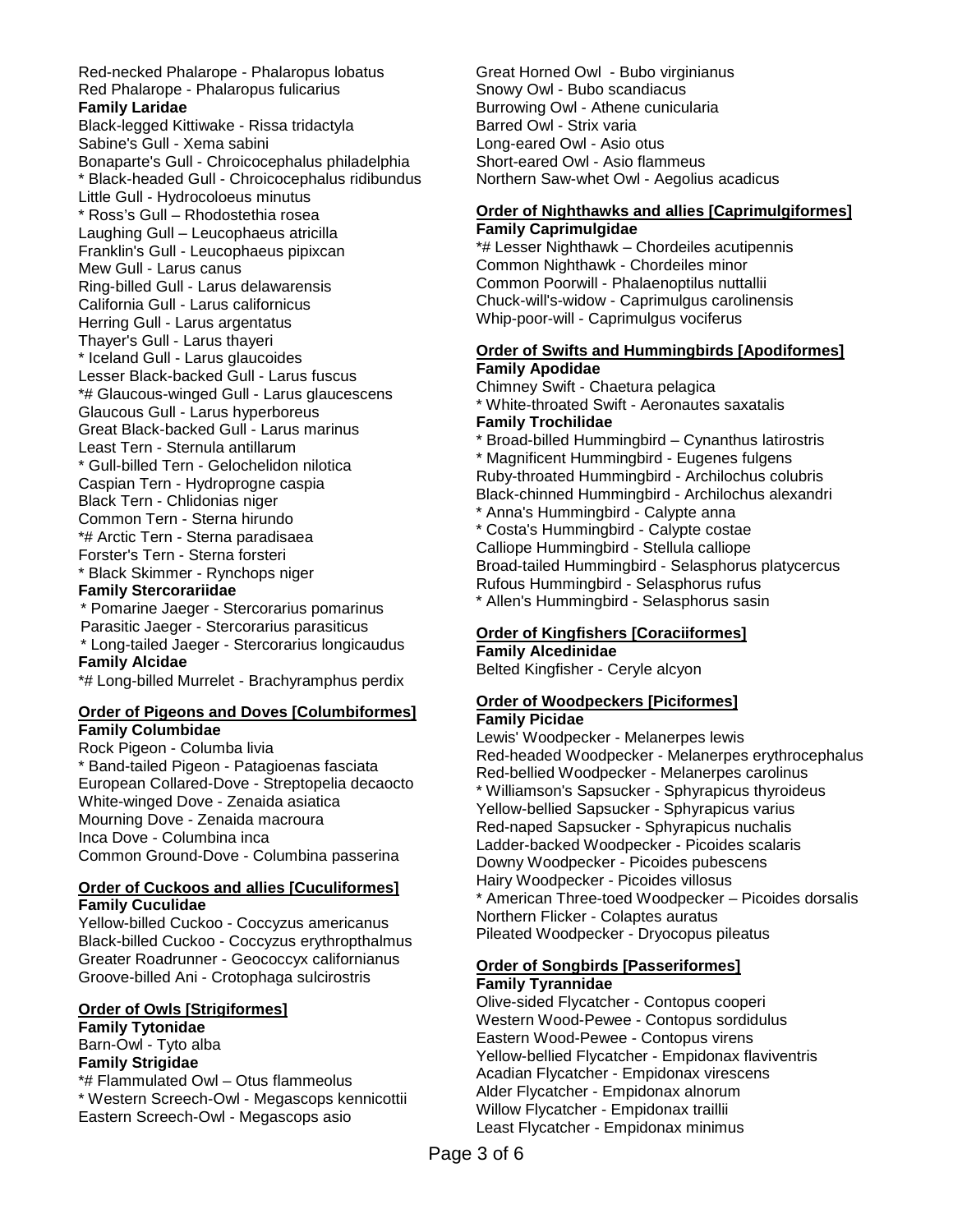Hammond's Flycatcher - Empidonax hammondii \* Gray Flycatcher - Empidonax wrightii Dusky Flycatcher - Empidonax oberholseri Cordilleran Flycatcher - Empidonax occidentalis \*# Black Phoebe - Sayornis nigricans Eastern Phoebe - Sayornis phoebe Say's Phoebe - Sayornis saya Vermilion Flycatcher - Pyrocephalus rubinus Ash-throated Flycatcher - Myiarchus cinerascens Great Crested Flycatcher - Myiarchus crinitus \* Great Kiskadee - Pitangus sulphuratus Cassin's Kingbird - Tyrannus vociferans Western Kingbird - Tyrannus verticalis Eastern Kingbird - Tyrannus tyrannus Scissor-tailed Flycatcher - Tyrannus forficatus \*# Fork-tailed Flycatcher - Tyrannus savana **Family Laniidae** Loggerhead Shrike - Lanius ludovicianus Northern Shrike - Lanius excubitor **Family Vireonidae** White-eyed Vireo - Vireo griseus Bell's Vireo- Vireo bellii \* Black-capped Vireo - Vireo atricapilla \* Gray Vireo - Vireo vicinior Yellow-throated Vireo - Vireo flavifrons \* Plumbeous Vireo - Vireo plumbeus \* Cassin's Vireo - Vireo cassinii Blue-headed Vireo - Vireo solitarius Warbling Vireo - Vireo gilvus Philadelphia Vireo - Vireo philadelphicus Red-eyed Vireo - Vireo olivaceus **Family Corvidae** Pinyon Jay - Gymnorhinus cyanocephalus Steller's Jay - Cyanocitta stelleri Blue Jay - Cyanocitta cristata Western Scrub Jay - Aphelocoma californica \* Mexican Jay - Aphelocoma ultramarina Clark's Nutcracker - Nucifraga columbiana Black-billed Magpie - Pica hudsonia American Crow - Corvus brachyrhynchos Fish Crow - Corvus ossifragus Chihuahuan Raven - Corvus cryptoleucus Common Raven - Corvus corax **Family Alaudidae** Horned Lark - Eremophila alpestris **Family Hirundinidae** Purple Martin - Progne subis Tree Swallow - Tachycineta bicolor Violet-green Swallow - Tachycineta thalassina Northern Rough-winged Swallow - Stelgidopteryx serripennis Bank Swallow - Riparia riparia Cliff Swallow - Petrochelidon pyrrhonota \* Cave Swallow – Petrochelidon fulva Barn Swallow - Hirundo rustica **Family Paridae** Carolina Chickadee - Poecile carolinensis Black-capped Chickadee - Poecile atricapillus Mountain Chickadee - Poecile gambeli \*# Juniper Titmouse – Baeolophus ridgwayi

Tufted Titmouse - Baeolophus bicolor **Family Aegithalidae** Bushtit - Psaltriparus minimus **Family Sittidae** Red-breasted Nuthatch - Sitta canadensis White-breasted Nuthatch - Sitta carolinensis \* Pygmy Nuthatch - Sitta pygmaea \* Brown-headed Nuthatch - Sitta pusilla **Family Certhiidae** Brown Creeper - Certhia americana **Family Troglodytidae** Rock Wren - Salpinctes obsoletus \* Canyon Wren - Catherpes mexicanus Carolina Wren - Thryothorus ludovicianus Bewick's Wren - Thryomanes bewickii House Wren - Troglodytes aedon Winter Wren - Troglodytes hiemalis Sedge Wren - Cistothorus platensis Marsh Wren - Cistothorus palustris **Family Polioptilidae** Blue-gray Gnatcatcher - Polioptila caerulea **Family Regulidae** Golden-crowned Kinglet - Regulus satrapa Ruby-crowned Kinglet - Regulus calendula **Family Turdidae** \*# Northern Wheatear - Oenanthe oenanthe Eastern Bluebird - Sialia sialis \* Western Bluebird - Sialia mexicana Mountain Bluebird - Sialia currucoides Townsend's Solitaire - Myadestes townsendi Veery - Catharus fuscescens Gray-cheeked Thrush - Catharus minimus Swainson's Thrush - Catharus ustulatus Hermit Thrush - Catharus guttatus Wood Thrush - Hylocichla mustelina American Robin - Turdus migratorius Varied Thrush - Ixoreus naevius **Family Mimidae** Gray Catbird - Dumetella carolinensis Northern Mockingbird - Mimus polyglottus Sage Thrasher - Oreoscoptes montanus Brown Thrasher - Toxostoma rufum Curve-billed Thrasher - Toxostoma curvirostre **Family Sturnidae** European Starling - Sturnus vulgaris **Family Motacillidae** American Pipit - Anthus rubescens Sprague's Pipit - Anthus spragueii **Family Bombycillidae** Bohemian Waxwing - Bombycilla garrulus Cedar Waxwing - Bombycilla cedrorum **Family Ptilogonatidae** \* Phainopepla - Phainopepla nitens **Family Calcariidae** Lapland Longspur - Calcarius lapponicus Chestnut-collared Longspur - Calcarius ornatus Smith's Longspur - Calcarius pictus McCown's Longspur - Ryhnchopanes mccownii Snow Bunting - Plectrophenax nivalis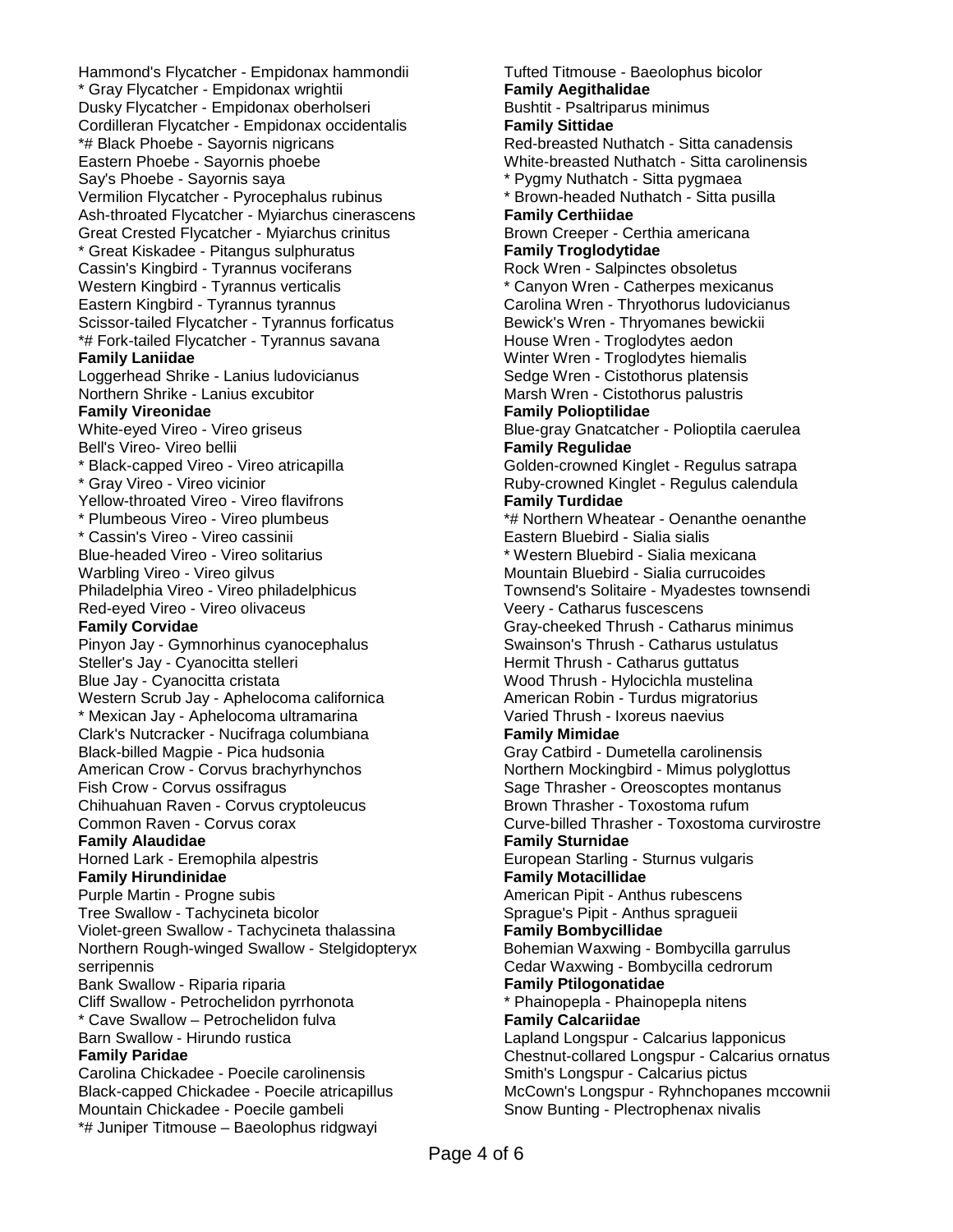#### **Family Parulidae**

Blue-winged Warbler - Vermivora cyanoptera Golden-winged Warbler - Vermivora chrysoptera Tennessee Warbler - Oreothlypis peregrina Orange-crowned Warbler - Oreothlypis celata Nashville Warbler - Oreothlypis ruficapilla Virginia's Warbler - Oreothlypis virginiae Northern Parula - Parula americana Yellow Warbler - Dendroica petechia Chestnut-sided Warbler - Dendroica pensylvanica Magnolia Warbler - Dendroica magnolia Cape May Warbler - Dendroica tigrina Black-throated Blue Warbler - Dendroica caerulescens Yellow-rumped Warbler - Dendroica coronata Black-throated Gray Warbler - Dendroica nigrescens Black-throated Green Warbler - Dendroica virens Townsend's Warbler - Dendroica townsendi \* Hermit Warbler - Dendroica occidentalis Blackburnian Warbler - Dendroica fusca Yellow-throated Warbler - Dendroica dominica Pine Warbler - Dendroica pinus Prairie Warbler - Dendroica discolor Palm Warbler - Dendroica palmarum Bay-breasted Warbler - Dendroica castanea Blackpoll Warbler - Dendroica striata Cerulean Warbler - Dendroica cerulea Black-and-white Warbler - Mniotilta varia American Redstart - Setophaga ruticilla Prothonotary Warbler - Protonotaria citrea Worm-eating Warbler - Helmitheros vermivorum \* Swainson's Warbler - Limnothlypis swainsonii Ovenbird - Seiurus aurocapillus Northern Waterthrush - Parkesia noveboracensis Louisiana Waterthrush - Parkesia motacilla Kentucky Warbler - Oporornis formosus Connecticut Warbler - Oporornis agilis Mourning Warbler - Oporornis philadelphia MacGillivray's Warbler - Oporornis tolmiei Common Yellowthroat - Geothlypis trichas Hooded Warbler - Wilsonia citrina Wilson's Warbler - Wilsonia pusilla Canada Warbler - Wilsonia canadensis \* Painted Redstart – Myioborus pictus Yellow-breasted Chat - Icteria virens **Family Emberizidae** Green-Tailed Towhee - Pipilo chlorurus Spotted Towhee - Pipilo maculatus Eastern Towhee - Pipilo erythrophthalmus Rufous-crowned Sparrow – Aimophila ruficeps Canyon Towhee - Melozone fuscus Cassin's Sparrow - Peucaea cassinii \* Bachman's Sparrow - Peucaea aestivalis American Tree Sparrow - Spizella arborea Chipping Sparrow - Spizella passerina Clay-colored Sparrow - Spizella pallida Brewer's Sparrow - Spizella breweri Field Sparrow - Spizella pusilla Vesper Sparrow - Pooecetes gramineus Lark Sparrow - Chondestes grammacus

\* Black-throated Sparrow - Amphispiza bilineata \* Sage Sparrow - Amphispiza belli Lark Bunting - Calamospiza melanocorys Savannah Sparrow - Passerculus sandwichensis Grasshopper Sparrow - Ammodramus savannarum Baird's Sparrow - Ammodramus bairdii Henslow's Sparrow - Ammodramus henslowii LeConte's Sparrow - Ammodramus leconteii Nelson's Sparrow - Ammodramus nelsoni Fox Sparrow - Passerella iliaca Song Sparrow - Melospiza melodia Lincoln's Sparrow - Melospiza lincolnii Swamp Sparrow - Melospiza georgiana White-throated Sparrow - Zonotrichia albicollis Harris' Sparrow - Zonotrichia querula White-crowned Sparrow - Zonotrichia leucophrys Golden-crowned Sparrow - Zonotrichia atricapilla Dark-eyed Junco - Junco hyemalis **Family Cardinalidae** \*# Hepatic Tanager – Piranga flava Summer Tanager - Piranga rubra Scarlet Tanager - Piranga olivacea Western Tanager - Piranga ludoviciana Northern Cardinal - Cardinalis cardinalis \* Pyrrhuloxia - Cardinalis sinuatus Rose-breasted Grosbeak - Pheucticus ludovicianus Black-headed Grosbeak - Pheucticus melanocephalus Blue Grosbeak - Passerina caerulea Lazuli Bunting - Passerina amoena Indigo Bunting - Passerina cyanea Painted Bunting - Passerina ciris Dickcissel - Spiza americana **Family Icteridae** Bobolink - Dolichonyx oryzivorus Red-winged Blackbird - Agelaius phoeniceus Eastern Meadowlark - Sturnella magna Western Meadowlark - Sturnella neglecta Yellow-headed Blackbird - Xanthocephalus xanthocephalus Rusty Blackbird - Euphagus carolinus Brewer's Blackbird - Euphagus cyanocephalus Common Grackle - Quiscalus quiscula Great-tailed Grackle - Quiscalus mexicanus Brown-headed Cowbird - Molothrus ater Orchard Oriole - Icterus spurius Bullock's Oriole - Icterus bullockii Baltimore Oriole - Icterus galbula \* Scott's Oriole - Icterus parisorum **Family Fringillidae** \* Brambling – Fringilla montifringilla \*# Gray-crowned Rosy Finch – Leucosticte tephrocotis Pine Grosbeak - Pinicola enucleator Purple Finch - Carpodacus purpureus Cassin's Finch - Carpodacus cassinii House Finch - Carpodacus mexicanus Red Crossbill - Loxia curvirostra White-winged Crossbill - Loxia leucoptera Common Redpoll - Acanthis flammea